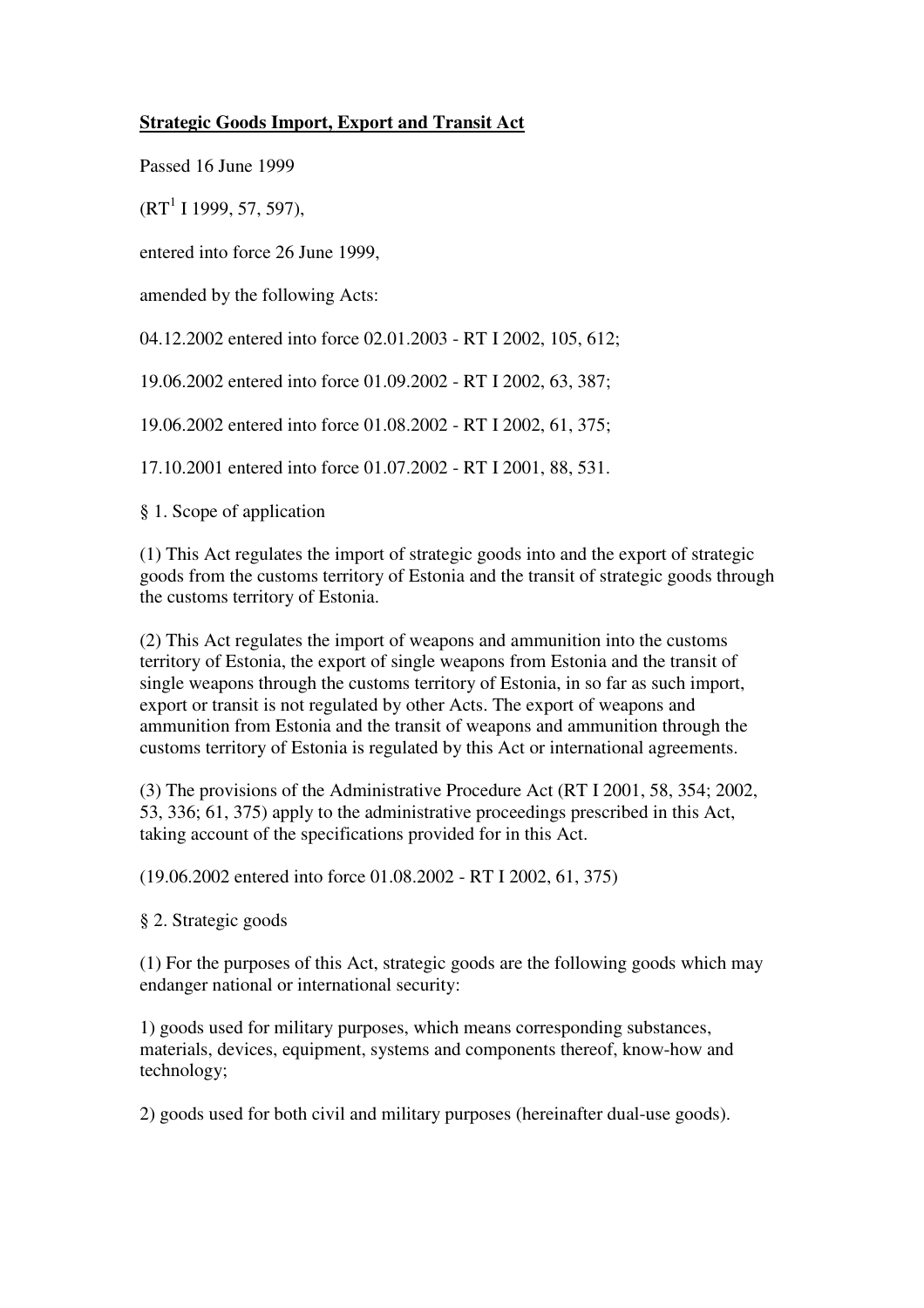(2) Services which are connected with the development, production, use or maintenance of goods used for military purposes or dual-use goods or with military planning are also deemed to be strategic goods if they are supplied:

1) from the territory of Estonia into the territory of a foreign state or from the territory of a foreign state into the territory of Estonia;

2) in the territory of Estonia to a foreign service consumer or in the territory of a foreign state to an Estonian service consumer;

3) by an Estonian service supplier who is a legal person, through the economic activities of the Estonian service supplier in the territory of a foreign state, or by a foreign service supplier who is a legal person, through the economic activities of the foreign service supplier in the territory of Estonia;

4) by an Estonian service supplier who is a natural person, while the Estonian service supplier is in the territory of a foreign state, or by a foreign service supplier who is a natural person, while the foreign service supplier is in the territory of Estonia.

(3) The list of strategic goods shall be established by a regulation of the Government of the Republic.

§ 3. Strategic Goods Import, Export and Transit Control Commission

(1) The Strategic Goods Import, Export and Transit Control Commission (hereinafter commission) shall issue, extend and revoke the documents specified in subsections 4 (1) and (3) of this Act which are related to the import of strategic goods into and export thereof from the customs territory of Estonia and the transit of strategic goods through the customs territory of Estonia, monitor the use of such documents through agencies which participate in the activities of the commission and, if the documents specified in subsection 4 (3) of this Act are issued, monitor the use of strategic goods for their intended purpose.

(2) If goods are not strategic goods or if an exception has been established concerning the goods pursuant to subsection 4 (2) of this Act, the commission shall issue a corresponding certificate to the applicant.

(3) The commission has the right to receive information necessary for performing its functions from administrative agencies and all natural and legal persons who apply for documents specified in subsection 4 (1) or (3).

(4) The commission shall be formed and its statutes approved by a regulation of the Government of the Republic. The commission shall include representatives of the Ministry of Defence, the Ministry of Economic Affairs, the Ministry of Foreign Affairs, the Security Police Board, the Police Board and the Customs Board. The Minister of Foreign Affairs or a representative appointed by him or her shall chair the commission.

§ 4. Documents related to import, export and transit of strategic goods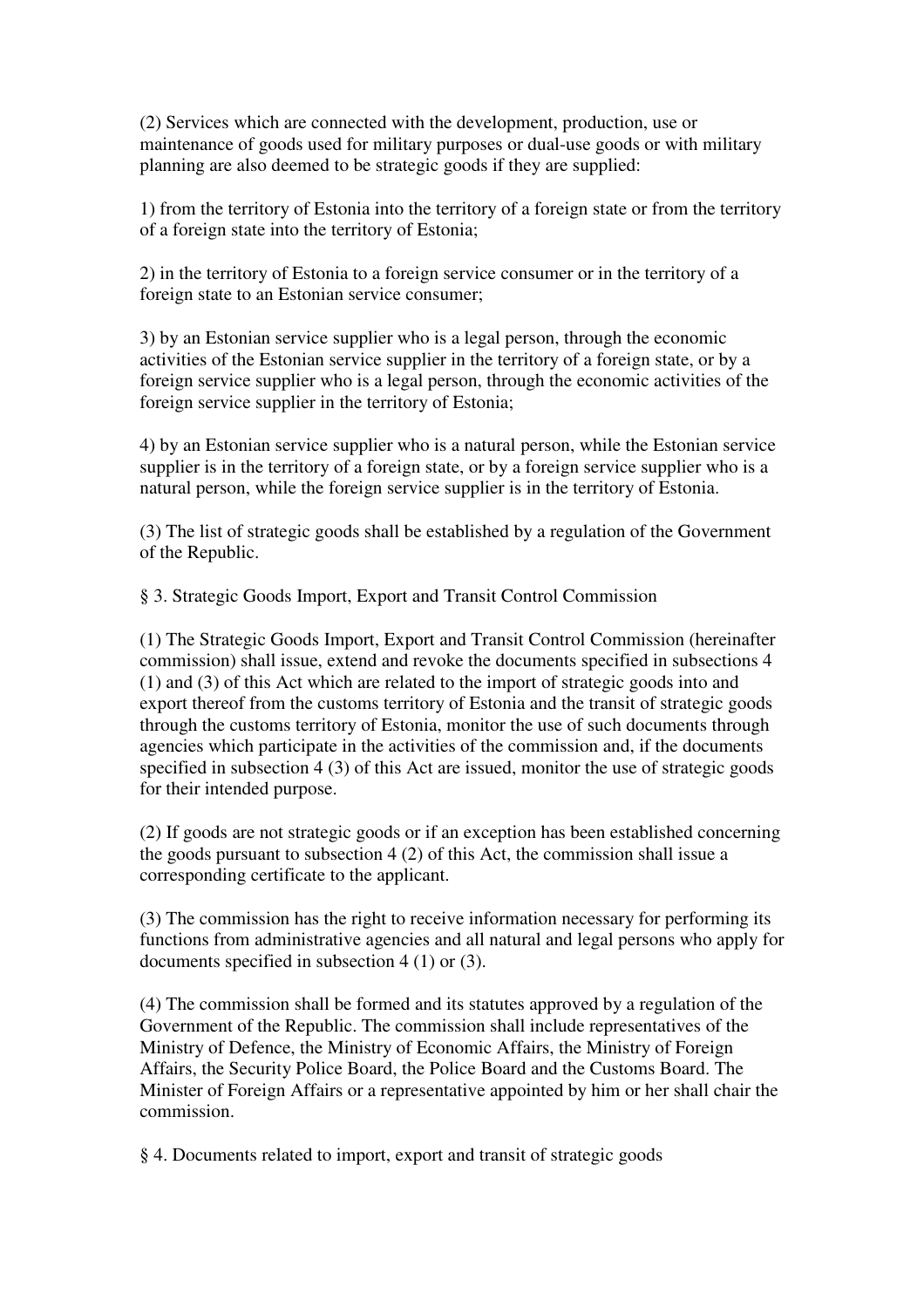(1) Goods included in the list of strategic goods may be imported into or exported from the customs territory of Estonia, in transit through the customs territory of Estonia, and carried into or out of a free zone solely on the basis of a single special permission - an import, export or transit licence - and under the conditions prescribed therein.

(2) The Government of the Republic may, by a regulation, prescribe exceptions for which licences specified in subsection (1) of this section are not necessary if the exceptions pertain to:

1) the temporary import, export or transit of dual-use goods, if there is no change in the ownership of the goods, or

2) the temporary import or export or permanent import of combat weapons, essential parts thereof, ammunition and munitions which are under the authority of the Ministry of Defence.

(3) In order to import goods which, in the Republic of Estonia or a foreign state, are deemed to be strategic goods into the customs territory of Estonia or in order to confirm the receipt of imported goods, the following documents shall be issued for submission to the appropriate agency in the country of consignment of the goods at the request of such agency:

1) International Import Certificate - a document which contains confirmation from the importer, who is an Estonian natural or legal person, that the importer has undertaken to import the goods with the value and in the amount indicated into Estonia and not to divert the goods from their intended destination or to re-export the goods without a corresponding licence or written permission, and confirmation from the commission that supervision of the use of the relevant goods is ensured in Estonia;

2) End-Use Certificate - a document which contains confirmation from the importer, who is an Estonian natural or legal person, that the importer has undertaken to import the goods with the value and in the amount indicated into Estonia, to use the goods only for the purpose indicated and not to divert the goods from their intended destination or to re-export the goods without a corresponding licence or written permission, and confirmation from the commission that supervision of the use of the relevant goods is ensured in Estonia;

3) Delivery Verification Certificate - a document which contains confirmation from the importer, who is an Estonian natural or legal person, that the importer has received the goods, with the value and in the amount indicated, dispatched by an exporter from the country of consignment of the goods in Estonia and has undertaken not to divert the goods from their intended destination or to re-export goods without a corresponding licence or written permission, and confirmation from the commission that supervision of the use of the relevant goods is ensured in Estonia.

(4) The issue of the documents specified in subsections (1) and (3) of this section shall be refused if: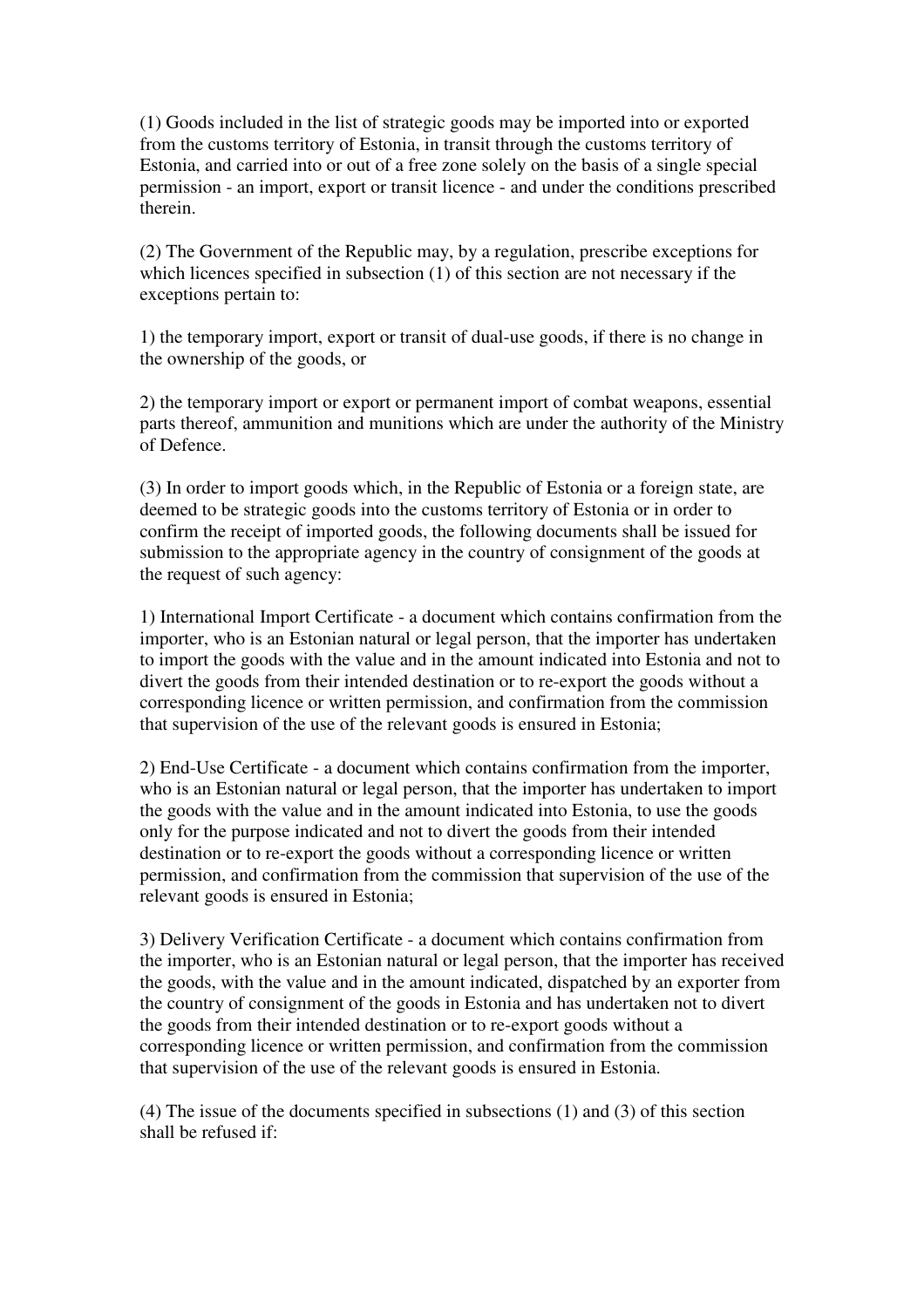1) the carriage of goods to the country concerned or to the end-user is in conflict with the international obligations of the Republic of Estonia;

2) there is a risk that the goods may be used in their country of destination to violate human rights or increase national or international instability or that the goods may be diverted from their intended destination or re-exported under undesirable conditions;

3) the import, export or transit of the goods endangers the interests or security of the Republic of Estonia;

4) the import, export or transit of the goods may endanger the environment or human health;

5) the goods are subject to restrictions specified in § 6 of this Act.

(5) The documents specified in subsection (1) of this section shall be revoked:

1) if the documents are lost;

2) if new facts become evident, knowledge of which at the time of review of the applications for the documents would have caused refusal to issue the documents;

3) if the holder of the permission fails to comply with the requirements specified in the import, export or transit licence.

(19.06.2002 entered into force 01.08.2002 - RT I 2002, 61, 375)

 $(5<sup>1</sup>)$  The documents specified in subsection (3) of this section shall be revoked:

1) if the documents are lost;

2) if new facts become evident, knowledge of which at the time of review of the applications for the documents would have caused refusal to issue the documents, if the documents issued have not yet been used for the purpose of import, export or transit of goods.

(19.06.2002 entered into force 01.08.2002 - RT I 2002, 61, 375)

 $(5^2)$  Upon refusal to issue a document relating to the import, export or transit of strategic goods, the commission has the right to refuse to justify the factual basis of the corresponding decision to the applicant if the justification would contain sensitive information from the point of view of national security.

(19.06.2002 entered into force 01.08.2002 - RT I 2002, 61, 375)

(6) The procedure for the application for and issue, extension and revocation of the documents specified in subsections (1) and (3) of this section, the terms for the processing of applications and the procedure and terms for the carriage of strategic goods across the customs frontier shall be established by a regulation of the Government of the Republic.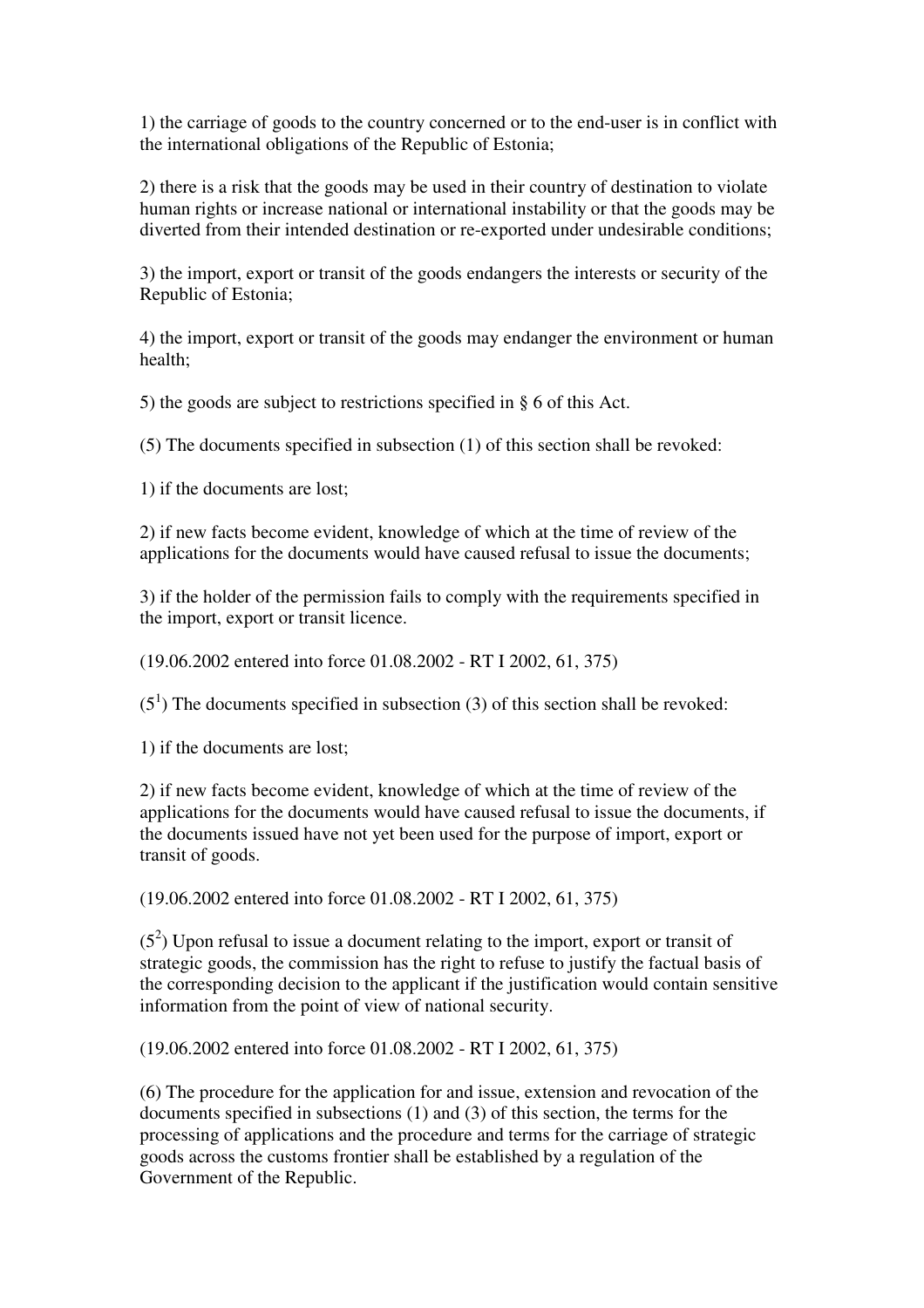(7) The standard formats of the documents specified in subsections (1) and (3) of this section shall be established by a regulation of the Minister of Foreign Affairs.

§ 5. Terms of validity of documents related to import, export and transit of strategic goods

(1) The term of validity of an import or export licence shall be up to one year and the term of validity of a transit licence shall be up to one month; the term of validity may be extended once for a period of the same length upon a reasoned request by the recipient of the document.

(2) The term of validity of an International Import Certificate, End-Use Certificate or Delivery Verification Certificate shall be up to six months.

§ 6. Restrictions on import, export and transit

(1) The following are prohibited:

1) the export of strategic goods from the Estonian customs territory and the transit thereof through the Estonian customs territory to a state concerning which sanctions imposed by the United Nations Security Council, Council of the European Union or other international organisation to which Estonia is party to, or international sanctions established on the initiative of the Government of the Republic on the basis of the International Sanctions Act, are in force;

(04.12.2002 entered into force 02.01.2003 - RT I 2002, 105, 612)

2) export of strategic goods from the customs territory of Estonia and transit thereof through the customs territory of Estonia to crisis areas. A crisis area is defined in this Act as a region in which there is war or a threat of war, or civil war or armed conflict;

3) diversion of goods from their intended destination, or re-export of goods, without corresponding written permission, if the goods are imported into Estonia on the basis of an International Import Certificate, a Delivery Verification Certificate or an End-Use Certificate and regardless of whether the goods are strategic goods;

4) export or transit through the customs territory of Estonia of antipersonnel landmines, nuclear, bacteriological (biological) or chemical weapons and materials, hardware, software and technology used for the manufacture thereof, and provision of services related to the manufacture of such articles, regardless of the country of destination.

(2) Clauses (1) 2) and 3) of this section do not apply to foreign states with which Estonia has entered into a corresponding international agreement.

§ 7. Use of information

(1) If a possessor of goods or a principal has any information which gives reason to believe that the goods imported into Estonia, exported from Estonia or in transit are intended for use in the development or production of weapons of mass destruction or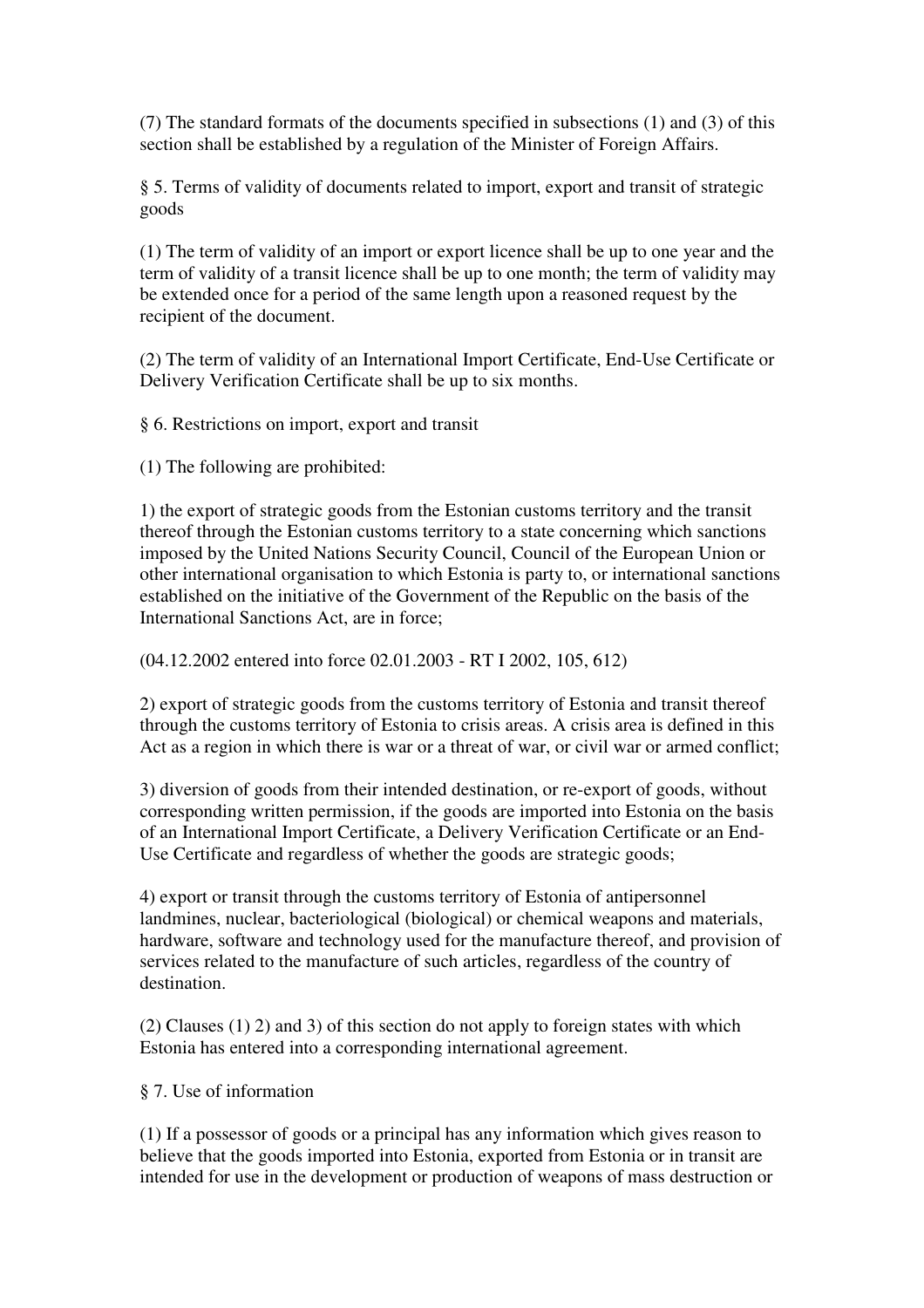conventional weapons, the possessor or principal is required to inform the commission thereof, regardless of whether the goods are included in the list of strategic goods.

(2) Information related to the import, export and transit of strategic goods and concerning the possessor of the goods may be disclosed only in the cases prescribed in this Act.

(3) The restriction provided for in subsection (2) of this section shall not prevent:

1) the use of information or the exchange thereof between the government agencies specified in subsection 3 (4) of this Act in order to monitor the import, export and transit of strategic goods;

2) the use of information in pre-trial proceedings or court proceedings or to enforce and comply with a court judgment;

3) the forwarding of information to international organisations or to agencies which exercise supervision over the performance of international agreements, if Estonia has assumed an obligation to report to such agencies or organisations on the import, export and transit of strategic goods.

(4) Applicants for an import, export or transit licence, International Import Certificate, Delivery Verification Certificate or End-Use Certificate for strategic goods, or third persons do not have the right to access the documents and files at the disposal of the commission which are relevant to the matter.

(19.06.2002 entered into force 01.08.2002 - RT I 2002, 61, 375)

§ 8. Supervision

Supervision over the import, export and transit of strategic goods shall be exercised in accordance with the Customs Code, taking into account the specific provisions arising from this Act.

(17.10.2001 entered into force 01.07.2002 - RT I 2001, 88, 531)

§ 9. Return of documents related to import, export and transit of strategic goods

An exporter or importer of goods or a principal shall return an unused import, export or transit licence, International Import Certificate, Delivery Verification Certificate or End-Use Certificate to the commission together with a written explanation of why the licence or certificate was not used.

§ 10. Liability

(1) An exporter or importer of goods or a principal shall be responsible for the import, export or transit of strategic goods pursuant to the procedure established by this Act and other legislation and in accordance with the documents which are specified in